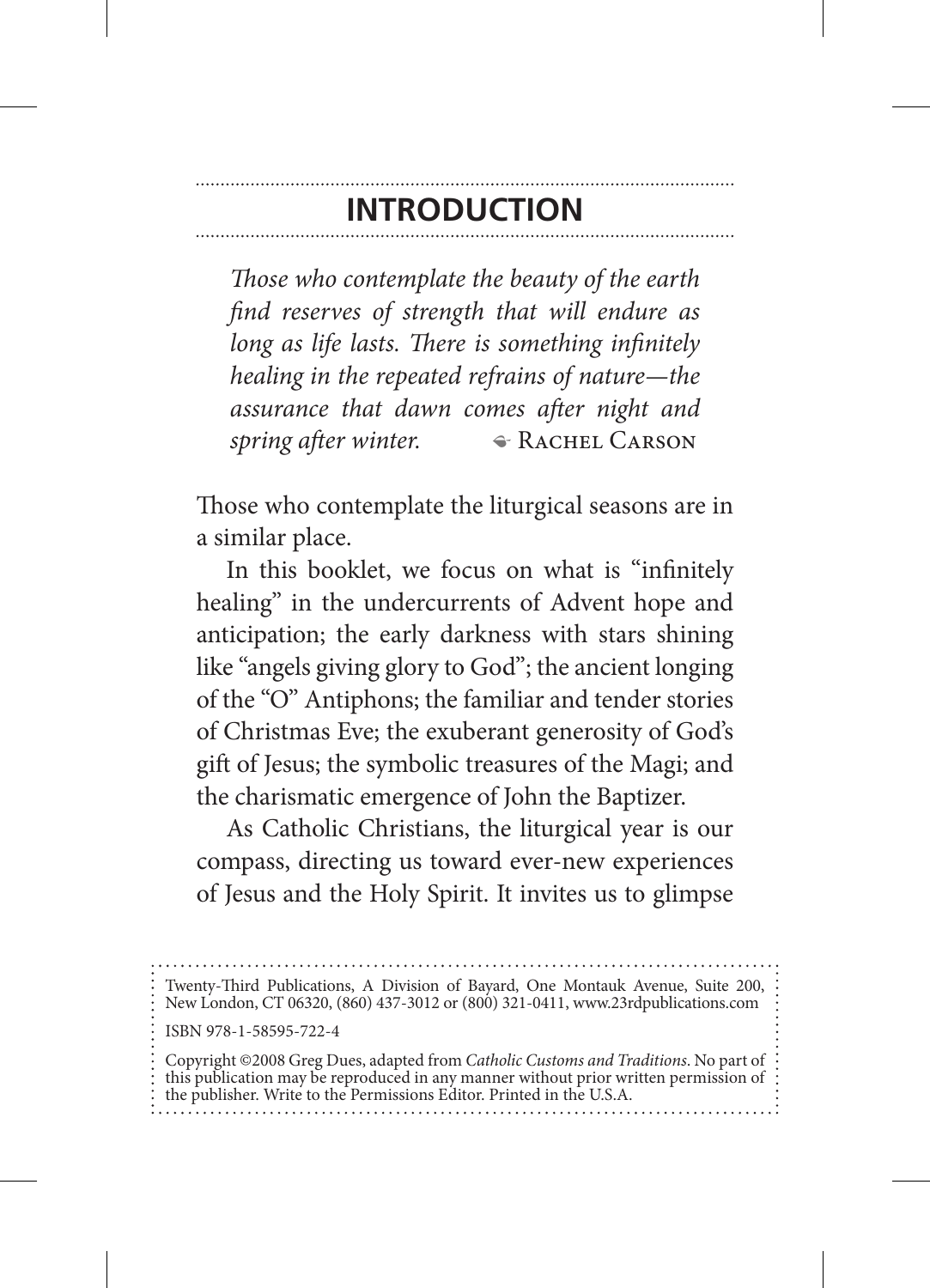mysteries of faith we may have previously overlooked. It teaches us to go deeper into God by reflecting often on the words and actions of Jesus. It reveals to us the flow of joy, sorrow, longing, hope, death, and resurrection in Jesus' life—and in every life.

Through this booklet we invite intergenerational learning groups, catechists, RCIA teams, confirmation candidates and sponsors, parish study groups, and all parishioners to let the liturgical year reveal its "reserves of strength" and offer "infinite healing" through its repeated refrains. Above all, be open to its blessed assurance that "dawn comes after night and spring after winter."

## **Advent**

Daylight grows shorter. The dark of night grows longer and more intense. A spirit of expectation begins to pick up momentum: shopping trips, gift wrapping, parties, a different kind of music and song, and an avalanche of decorations. Something wonderful is about to happen. Young and old alike prepare to celebrate Christmas by taking part in a great variety of traditions, some of them only remotely associated with preparation for the Christian mystery of the Messiah's birth.

**\* \* \***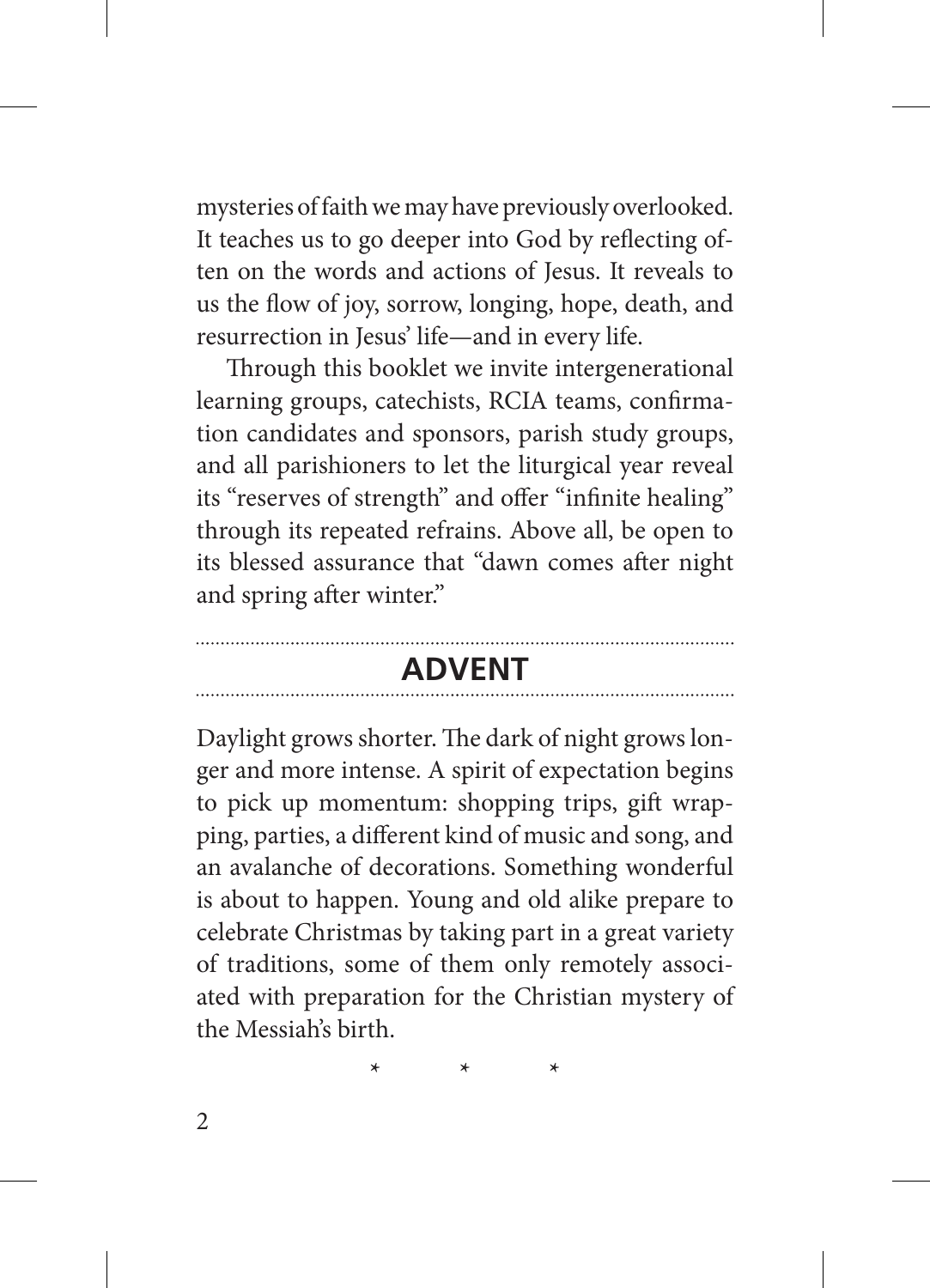Advent is the beginning of the church's liturgical year, and the First Sunday of Advent always falls on the Sunday nearest the feast of St. Andrew, November 30. Advent looks forward to the annual celebration of Jesus' birth, both the historical event itself and the saving event of the coming of God in flesh, Christ's return at the end of the world, and his coming into our lives every day.

The word "Advent" (Latin *adventus*, "coming") originally described the whole mystery of the Incarnation. The conception of Jesus was an Advent, but so was his birth and what will be his final coming at the endtimes.

## **Origins of Advent**

Once Christmas became popular, Advent evolved as a liturgical season. In ancient times, people tended to precede a time of feasting with a time of fasting. There are hints of a penitential season at this time of the year in the late 5th century in Spain and Gaul (roughly, today's France and the Lowlands). These areas had links to the Eastern church, which celebrated its Nativity feast on January 6, called Epiphany. They approached this feast with forty days of fasting and penance, very similar to Lent, possibly because Epiphany was seen as a time for baptism, as was the Easter Vigil at the end of Lent.

By the mid-6th century, the church in Rome had